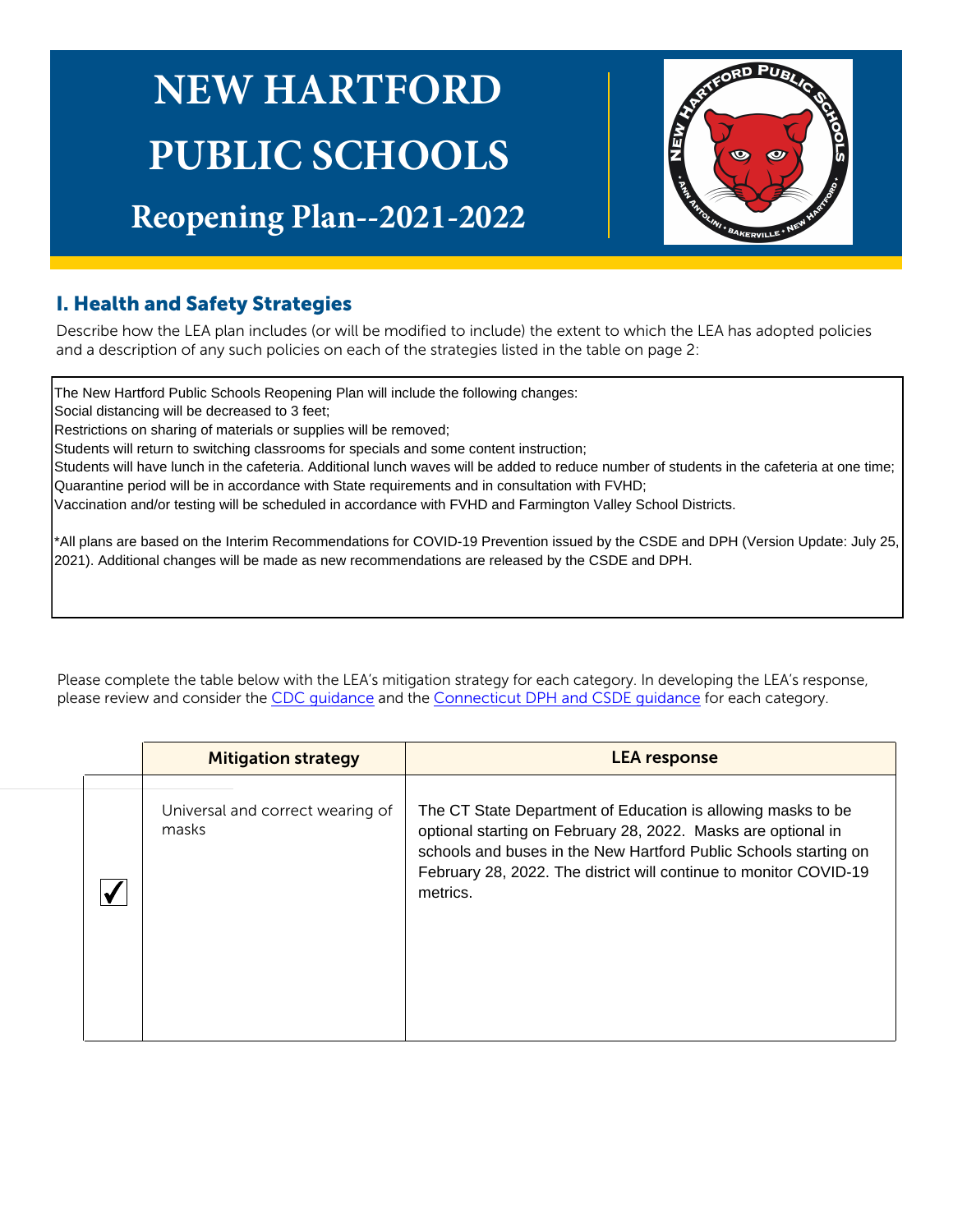| <b>Mitigation strategy</b>                                                                                                                                  | <b>LEA</b> response                                                                                                                                                                                                                                                                                                                                                                                                                                                                                                                                       |
|-------------------------------------------------------------------------------------------------------------------------------------------------------------|-----------------------------------------------------------------------------------------------------------------------------------------------------------------------------------------------------------------------------------------------------------------------------------------------------------------------------------------------------------------------------------------------------------------------------------------------------------------------------------------------------------------------------------------------------------|
| Physical distancing (e.g., including<br>use of cohorts/podding)                                                                                             | Students will maintain social distancing of 3 feet in the classroom<br>to the greatest extent practical as part of a layered mitigation<br>strategy.<br>*The New Hartford Public Schools will continue to monitor the<br>state's physical distancing recommendations. If there are any<br>changes to the recommendations, the district will adapt its policies<br>accordingly.                                                                                                                                                                            |
| Handwashing and respiratory<br>etiquette                                                                                                                    | Frequent hand washing or hand sanitizing is expected.<br>We will continue to promote hand hygiene and respiratory etiquette<br>before and after activities, including location change, mealtime,<br>bathroom use, coughing/sneezing.                                                                                                                                                                                                                                                                                                                      |
| Cleaning and maintaining healthy<br>facilities, including improving<br>ventilation                                                                          | The Superintendent of Schools and Administrative Team will<br>ensure that schools meet high cleanliness standards prior to<br>reopening and maintain a high level of cleanliness during the<br>school year. Routine daily cleaning of classrooms, bathrooms, and<br>all additional locations within the building will be used to maintain a<br>healthy environment.<br>The Administrative Team will oversee the posting of appropriate<br>signs and messages throughout the school building.<br>All existing air filters have been replaced and upgraded. |
| Contact tracing in combination<br>with isolation and quarantine, in<br>collaboration with the State, local,<br>territorial, or Tribal health<br>departments | The CT State Department of Education allows districts to end<br>Contact Tracing protocols. The New Hartford Public Schools<br>ended Contact Tracing on February 28, 2022.<br>Students and Staff who test positive for COVID-19 must quarantine<br>for 5 days.<br>The district will continue to consult with the FVHD regarding<br>quarantine recommendations.                                                                                                                                                                                             |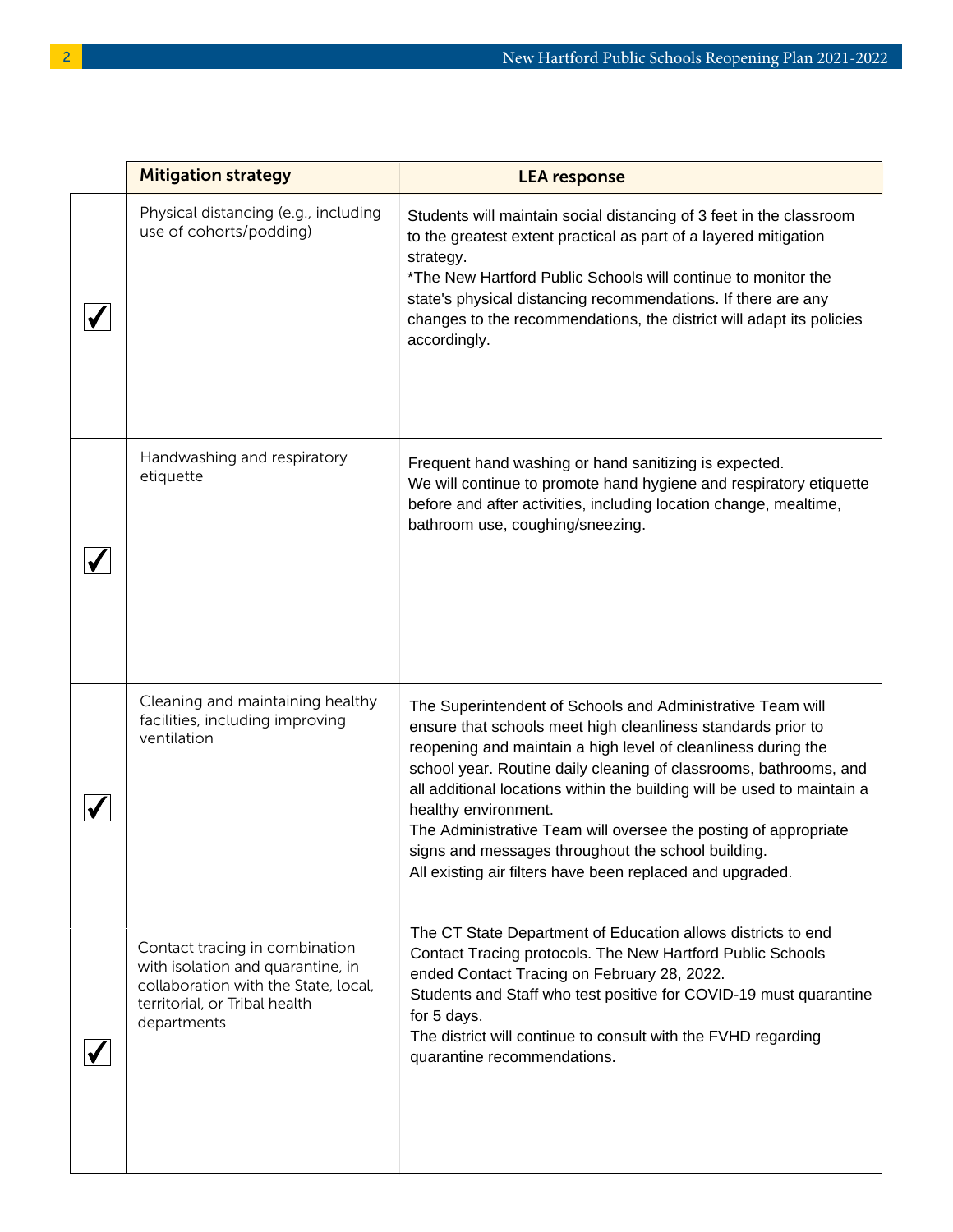| <b>Mitigation strategy</b>                                                                                        | <b>LEA response</b>                                                                                                                                                                                                                                                                                                                                                                                                                                                                                                                                                                                                                                                                                                                          |
|-------------------------------------------------------------------------------------------------------------------|----------------------------------------------------------------------------------------------------------------------------------------------------------------------------------------------------------------------------------------------------------------------------------------------------------------------------------------------------------------------------------------------------------------------------------------------------------------------------------------------------------------------------------------------------------------------------------------------------------------------------------------------------------------------------------------------------------------------------------------------|
| Diagnostic screening and testing                                                                                  | Parents will screen their children daily before school to ensure<br>temperatures are below 100.0 degrees F and to observe for symptoms<br>consistent with COVID-19. Temperature checks and screening<br>procedures are not required at the point of entry into the school. The<br>school nurse will monitor screening while complying with relevant privacy<br>laws with the goal of minimizing the risk of spreading the virus. The district<br>will not conduct COVID-19 testing. Testing is not required in public<br>schools by the State of Connecticut. The school nurse will refer students<br>for COVID-19 testing outside of school if symptoms arise.<br>COVID-19 Rapid Tests are available for students and staff in each school. |
| Efforts to provide vaccinations to<br>educators, other staff, and<br>students, if eligible                        | The district will continue to partner with the Farmington Valley<br>Health District to schedule and provide vaccination clinics for<br>eligible students and staff.                                                                                                                                                                                                                                                                                                                                                                                                                                                                                                                                                                          |
| Appropriate accommodations for<br>children with disabilities with<br>respect to the health and safety<br>policies | The Director of Student Services and the Special Education staff<br>will oversee programming and transition back to school for all<br>students with IEPs.<br>Students who cannot wear masks due to documented health<br>concerns will be provided with appropriate accommodations.<br>Developmental strategies will be reinforced to align with District<br>health and safety policies.                                                                                                                                                                                                                                                                                                                                                      |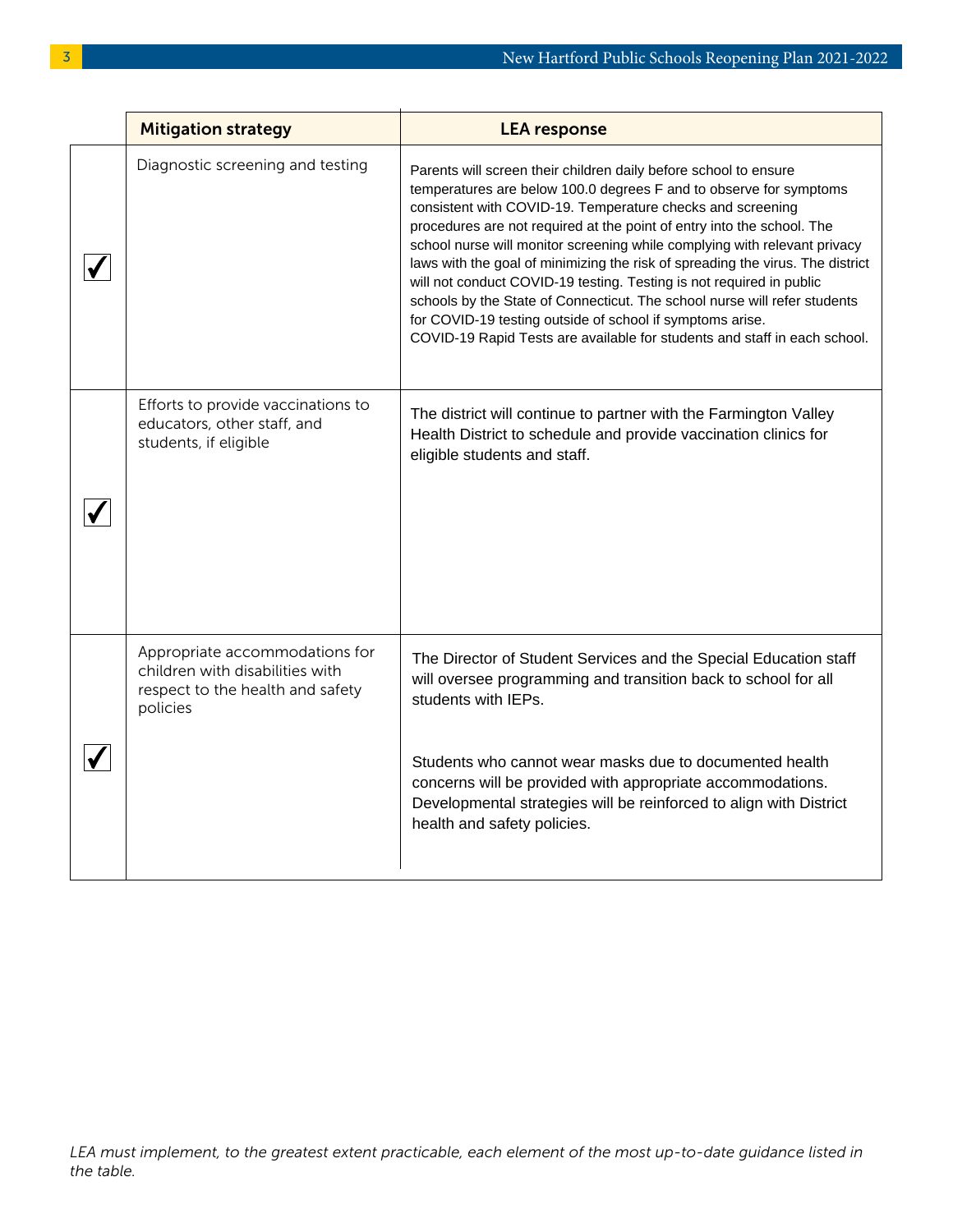#### II. Continuity of Services

Describe how the LEA plan will ensure continuity of services including but not limited to services to address the students' academic needs, and students' and staff social, emotional, mental health, and other needs, which may include student health and food services:

The New Hartford Public Schools has offered in person learning the entire first part of the school year. We will continue to provide social-emotional and academic learning opportunities for all students. There is no current requirement under Connecticut state law that school districts are mandated to provide students with daily access to remote learning at the unilateral request of students/families. Remote Learning (not live instruction) may be available under unique quarantine circumstances. The district will determine if Remote Learning applies.

### III. Public Comment

Public comment is a key element of stakeholder engagement, and at times a stand-alone element which may include dedicating time to open forums at board of education meetings, conducting surveys, or soliciting written input from external residents not involved in the decision-making process. Describe how the LEA plans to provide the public the opportunity to provide input and for public comment in the development of the plan, a summary of the input (including any letters of support), and how the LEA took such input into account:

All stakeholders participated in another survey to review the district's mitigation strategies. The biggest concerns for stakeholders are the quarantine procedures and masks.